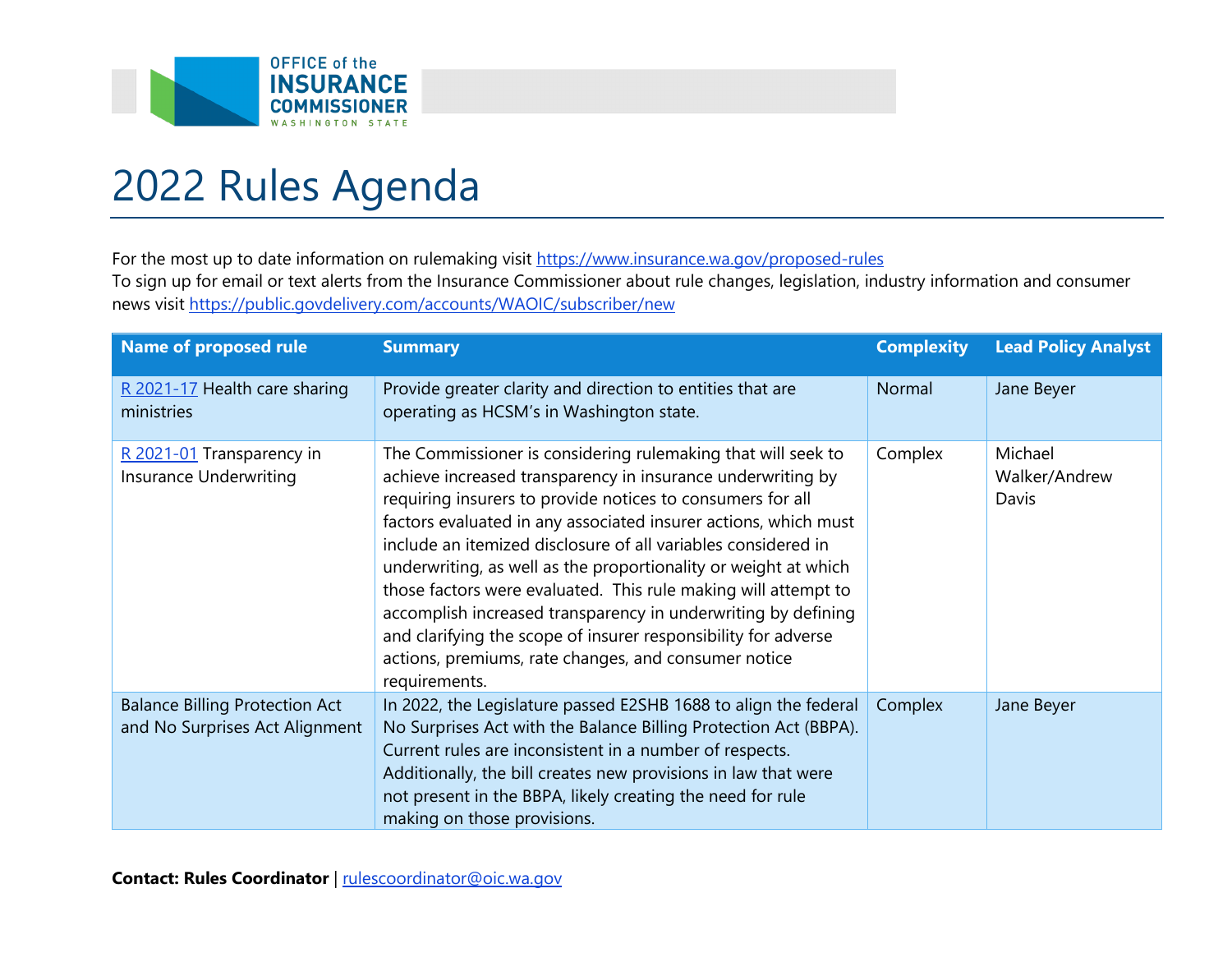| <b>Name of proposed rule</b>                             | <b>Summary</b>                                                                                                                                                                                                                                                                                                                                                                                                                                                                                                                                                                                                   | <b>Complexity</b> | <b>Lead Policy Analyst</b> |
|----------------------------------------------------------|------------------------------------------------------------------------------------------------------------------------------------------------------------------------------------------------------------------------------------------------------------------------------------------------------------------------------------------------------------------------------------------------------------------------------------------------------------------------------------------------------------------------------------------------------------------------------------------------------------------|-------------------|----------------------------|
| Group Performance Standards                              | SHB 1052 (2022) requires performance standards included in<br>group insurance contracts to be explained in the contract and<br>filed with the Commissioner. The law allows the Commissioner<br>to adopt rules related to section 2 of the bill, which includes<br>the definition of "performance standard."                                                                                                                                                                                                                                                                                                      | Normal            | <b>Andrew Davis</b>        |
| Cost sharing for prescription<br>drugs                   | SSB 5610 (2022) requires certain third-party payments to count<br>towards an enrollee's cost-sharing obligation or out-of-pocket<br>maximum for prescription drugs. Rule making is needed to<br>clarify any potential ambiguity in implementation and should<br>seek to ensure that there is clarity in the drug exception<br>request process and appeals process.                                                                                                                                                                                                                                               | Normal            | <b>Barb Jones</b>          |
| <b>Consolidated Health Care Rule</b><br>Making           | In 2022, the Legislature enacted several new laws regarding<br>accessing health care services, including HB 1651 (allowing<br>providers to bill separately for immediate postpartum<br>contraception), ESHB 1821 (concerning the definition of<br>established relationship for purposes of audio only<br>telemedicine, and E2SSB 5702 (requiring coverage for donor<br>breast milk). Rule making would concern various sections,<br>including chapters 284-43 (health carriers/health plans) and<br>284-170 (health benefit plan management) WAC. This rule<br>making would incorporate a consolidated approach. | Normal            | Shari Maier                |
| Notice requirements in adverse<br>benefit determinations | Although some rulemaking has already been completed for<br>2SSB 5313(2021), further rulemaking is needed to revise some<br>consumer facing language, which was added into rule as part<br>of that rulemaking. WAC 284-43-3070 (Notice and explanation<br>of adverse benefit determination-General requirements)<br>needs to have the required statement under (1)(f) revised to a<br>more accessible reading level.                                                                                                                                                                                              | Normal            | Shari Maier                |